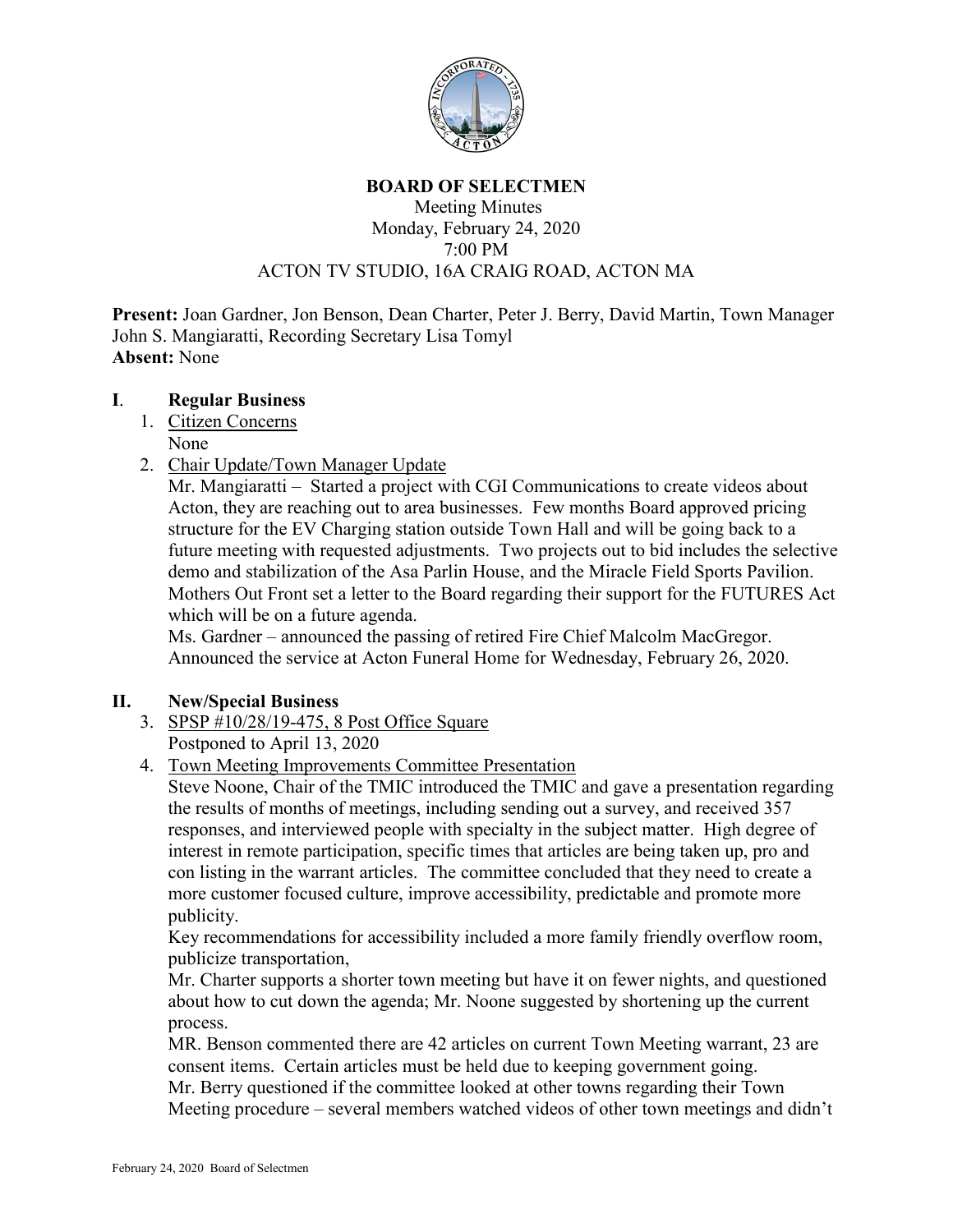

see a huge difference on town meeting operations. Westford must meet an attendance quorum for Special Town Meetings only.

Ms. Osche suggested to have more publicity regarding Town Meeting as a whole. Terra Friedrichs- West Acton, wanted to know on the record if the TMIC endorsed a remote vote town meeting. Mr. Noone stated that the committee took no votes on any of the recommendations.

Joanne Berry, Town Moderator – thanked the committee for their work. Agrees with the 5 minutes limits on presentations, family friendly overflow room, more advertising, scheduling articles within a range, more inclined to not take up new business after 10 PM Mr. Benson to work with Town Manager, Mark Hald and the Town Moderator.

5. Discuss Annual Town Meeting, April 6, 2020

### 6. Discuss Main and Prospect Street Intersection Concept Recommendation

Corey York presented the concept with Nitch Engineering (John Mitchlman). 4 concepts were presented to the Board. The design concepts were presented at a public forum in December of 2018. The roundabout concepts had a more level service with better flow on Main Street. A signal would be more acceptable and more comfortable. Public Safety would prefer the signalized intersection. Recommend further traffic signal study. Mr. Charter commented that a signalized intersection would be costly – the roundabout would be pretty equivalent up to 1-2 million, and prefers concept 1.

Resident at Prospect and Main concerned that the roundabout would add timing with busses, and concerned about trying to cross the street, feels concept 1 would be less of a traffic jam.

Mike something on Prospect Street – liked concept 1.

Terra Friedrichs, West Acton – prefers concept one and feels that roundabout would be dangerous, lights would increase idling time and car emissions

John from West Acton – looking for cost, likes idea of traffic lights for safety purposes Franny Osman, Half Moon Hill – agrees with the traffic lights for safety

Mr. Martin moves to endorse design option 1, Mr. Charter seconded. The Board voted 5- 0. The motion carries.

7. Discuss Road Safety Audits Completed on Strawberry Hill Road and Hayward Road Bob Stathopoulos from Howard Stein Hudson presented the safety audit conducted on Strawberry Hill Road and Hayward Road. There has been previous public hearings on both audits. Plans for Strawberry Hill Road include brush clearing, possible installation of speed bumps, extending sidewalks, moving a stone wall at Pope Road, closing a slip lane but increasing green space.

Mr. Charter impressed with changes suggesting with Strawberry Hill Road most important with the Y intersection at Great Road. Hayward biggest improvement is improving Main and Hayward, including the possibility of installing a traffic signal. Mr. Berry questioned about a double yellow line installed on Strawberry Hill Road – HSH is looking further into the traffic laws with historic roads.

Mr. Martin agrees with all the proposals for the changes on Strawberry Hill Road, and installing a traffic light at Hayward and Main, and installing a flashing beacon at Jefferson and Hayward.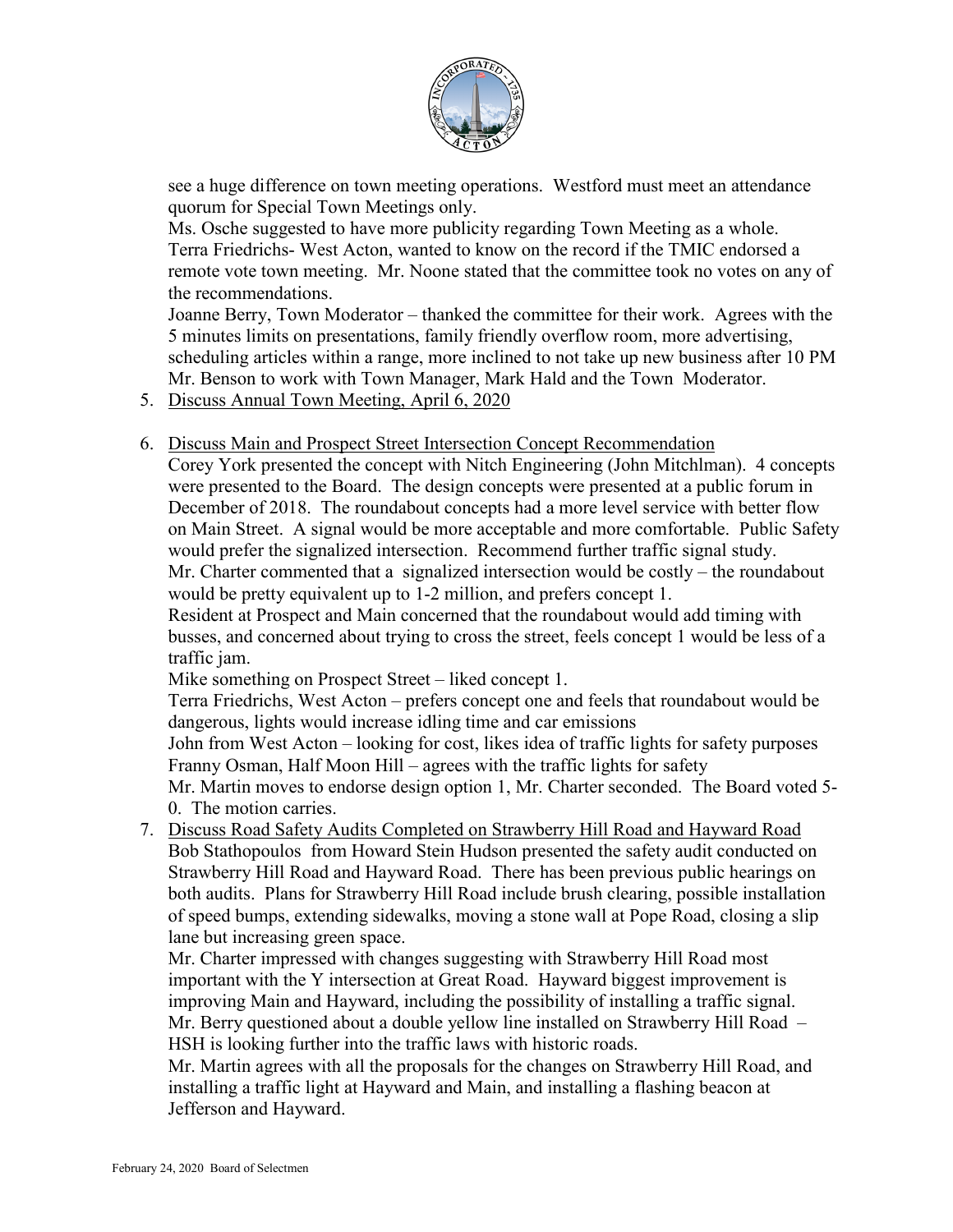

Ms. Gardner inquired about (installing) reflectors on trees and poles – Mr. Charter stated the tree warden would have to sign off on installing reflectors on town trees. Ian Walkins, Strawberry Hill and Pope Road – urge a consideration anything that slows

down traffic that comes to that corner of Pope and Strawberry Hill Road and the Y intersection at Great Road and Strawberry Hill Road.

Franny Osman, Half Moon Hill – no lines (installation) on streets (Strawberry Hill Road) – commented that bicycles on country roads are safer without lines painted on them, questioned about the addition of sidewalks and how they fit in to current sidewalk priorities.

Terra Friedrichs, West Acton – questioned about flashing crosswalk on Hayward, adding crosswalk on Great Road, not put lines on Strawberry Hill Road

Rick, Strawberry Hill Road – concerned about the speeding and cutting through from Concord, dynamic speed sign would slow people down, concerned about utility poles Beth Schrader, Hayward Road – any consideration for what a traffic light would do to people coming off Rt. 2 during rush hour.

Rob 89 Strawberry Hill Road – supports the study that has been done for Strawberry Hill Road

8. Presentation of ADA Self-Evaluation and Transition Plan

Mike something from Bureau Veritas updated the Board of Selectmen on the Title II study on the town buildings. Mr. Charter questioned the Town Manager how it (transition) will be implemented. Mr. Mangiaratti commented that it is already incorporated in the town budget – first plan is the bathroom in town hall on the second floor and the cost would be approximately 1.5 million to complete all updates. Mr. Bensons moves to accept the ADA Self Evaluation and Transition Plan as dated February 24, 2020, Mr. Charter seconds. The Board voted 5-0. The motion carries.

- 9. Discuss Updated Transportation Advisory Committee Charge Mr. Mangiaratti updated the Board with updating the TAC combining the sidewalk Committee and the TAC. Mr. Martin moves to remove monthly day of meetings meetings in  $2<sup>nd</sup>$  paragraph and the last paragraph on the first page remove language of rotate meeting minutes and not mention specific town staff, Mr. Benson seconds. The Board voted 5-0. The motion carries.
- 10. Discuss Requests for Proposals for Disposition of Surplus Property Located at 3 School Street

Mr. Mangiaratti updated the Board regarding the Request for Proposals due on Friday, February  $28<sup>th</sup>$ .

- 11. Announce Call for Volunteers Needed for Town Boards and Committees Ms. Gardner and Mr. Benson stressed and encouraged citizens to become new town board and committee members.
- 12. Discuss Deadline for Submitting Nominations for Volunteer of the Year and the Date When Awards Will Be Publicly Announced Mr. Berry requested that Board members submit their recommendations for Volunteer for the Year by the March 2, 2020 meeting.
- 13. Discuss Date of Volunteer of the Year Reception The Board agreed on the date of May 14, 2020